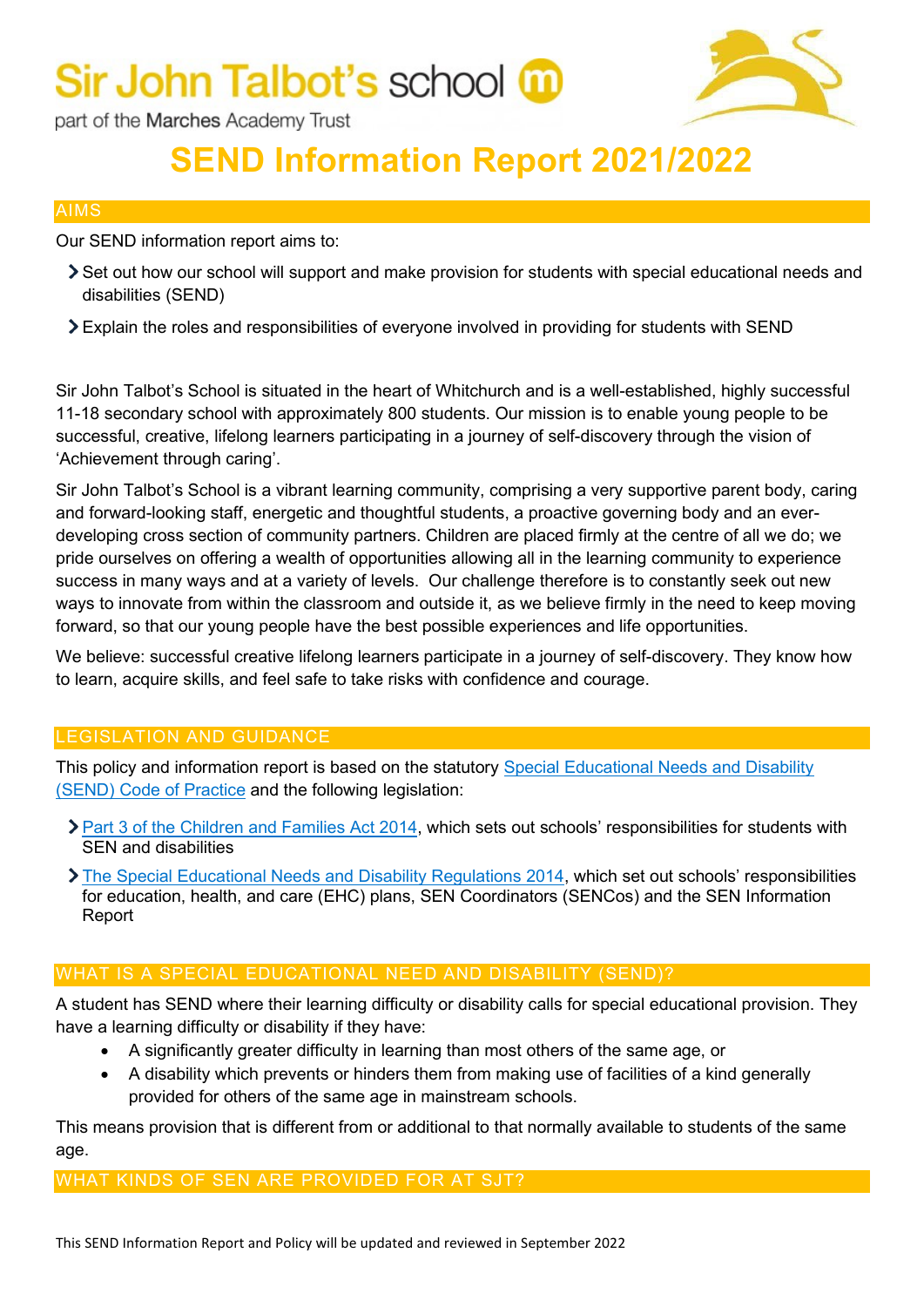

part of the Marches Academy Trust

The Special Educational Needs and Disability Code of Practice 0-25 Years (2015) identifies students' SEND in four broad areas of need:



We provide support for students with needs within all four broad areas of need at SJT within the mainstream school.

#### THE HUB (SPECIALIST PROVISION)

The Hub is a specialist provision situated on the site of Sir John Talbot's School. The focus of this provision is for students with an Education, Health and Care Plan (EHCP), who have a special educational need in Social, Emotional and Mental Health and Communication and Interaction (Autistic Spectrum Condition) as their main area of difficulty.

The vision of the Hub is to enable students who otherwise would not be able to access mainstream school, to gain a personalised education in a supportive, caring, and safe environment. Alongside teaching the curriculum, staff will provide opportunities for 1:1 specialist support, small group work, social skills intervention, and emotional support. We endeavour to provide an inclusive experience for all students and this facility aims to bridge the gap between specialist and mainstream school, transitioning students into the wider areas of the school as well as the Hub.

Such interventions and support provide the holistic approach that will enable students to achieve their full potential.

*The Hub provision is a bespoke facility that is applied for through the Local Authority rather than the usual school's admissions process. Places are allocated on need and availability.*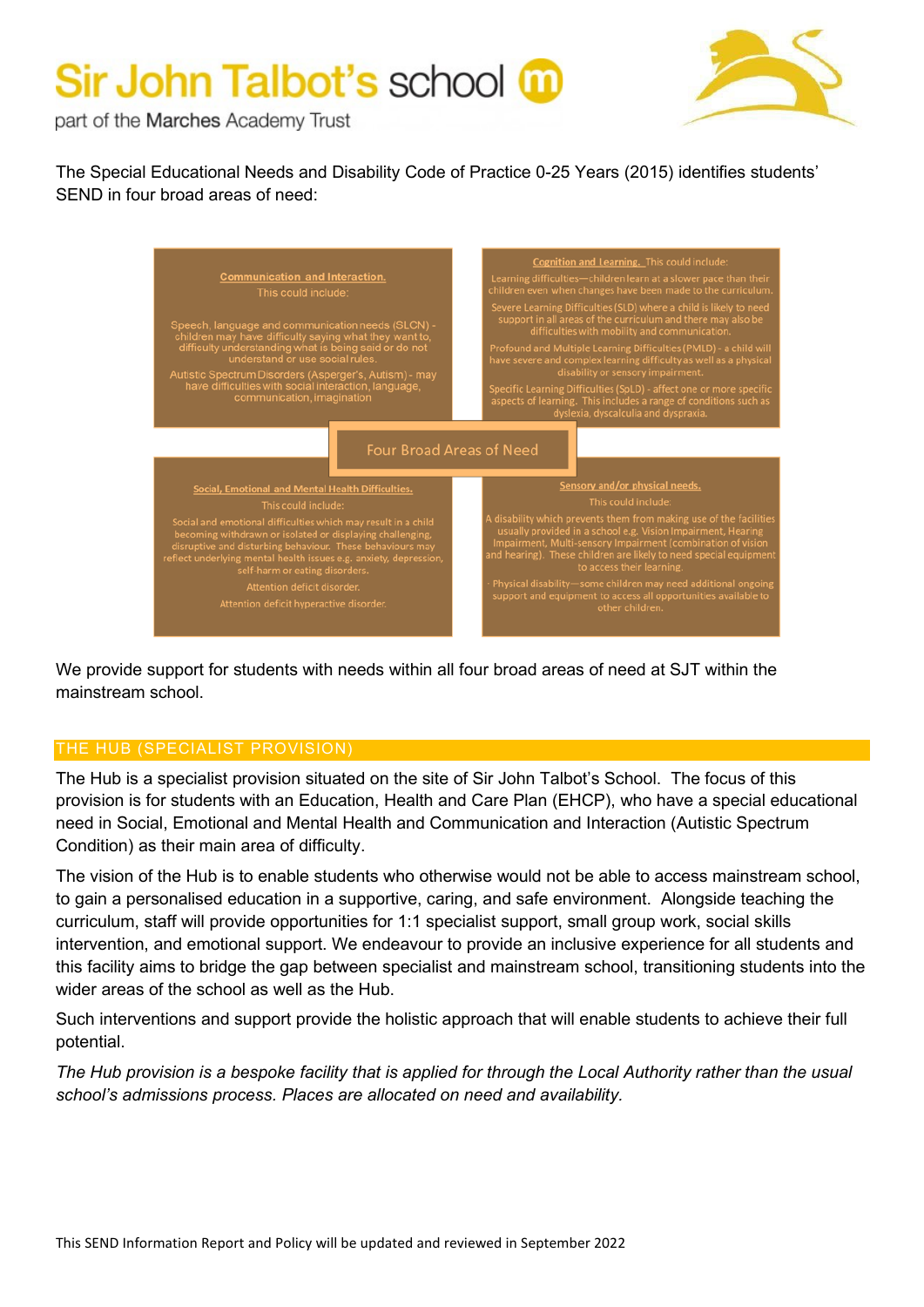

part of the Marches Academy Trust

#### WHO CAN I TALK TO ABOUT MY CHILD'S DIFFICULTIES WITH LEARNING/SPECIAL EDUCATIONAL NEEDS OR DISABILITY?

The Special Educational Needs and Disability Co-ordinator (SENDCo) for SJT is Mrs Katherine Edmonds.

Email: [Katherine.edmonds@sjt.mmat.co.uk](mailto:Katherine.edmonds@sjt.mmat.co.uk) Tel: 01948 660600

She is responsible for:

- Working with the Headteacher, the Assistant Headteacher, Raising Standards Leader Alternative Curriculum and the SEND Governor to determine the strategic development of the SEND Policy and provision in the school.
- Having day-to-day responsibility for the operation of this SEND Policy and the coordination of specific provision made to support individual students with SEND needs, including those who have Education Health and Care Plans (EHCP).
- Ensuring the changes under the SEND Code of Practice 2015 are implemented in line with the school's SEND Development Plan.
- Ensuring that parents are involved in supporting their child's learning, kept informed about the support their child is getting, and involved in reviewing how they are doing as part of the assess, plan, do, review process.
- Liaising with all outside agencies who may be coming into school to help support a child's learning e.g., Speech and Language Therapy, Educational Psychology, etc.
- Updating the school's SEND register (a system for ensuring all the needs of children with SEND in the school are known) and making sure that there are excellent records of your child's progress and needs.
- Providing specialist support for teachers and support staff in the school so they can help students with SEND in the school achieve the best progress possible.
- Evaluating, in conjunction with all relevant stakeholders, the effectiveness of the school's SEND provision.
- Applying for additional support and funding where necessary for our most vulnerable student.
- Coordinating Access Leaders ensure the best support is given to the students on the SEND register and those with Graduated Support Plans and Education, Health and Care Plans.
- Advising on the graduated approach to providing SEND support and Universal Offer.
- Advising on the deployment of the school's delegated budget and other resources to meet students' needs effectively.

Your child's teachers are responsible for:

- The progress and development of every student in their class.
- Working closely with student support staff or specialist staff to plan and assess the impact of support and interventions and how they can be linked to classroom teaching.
- Working with the SENDCo to review each student progress and development and decide on any changes to provision.
- Ensuring they follow the SEND Policy.
- Differentiating appropriately and ensuring they provide quality first teaching as part of the Universal Offer.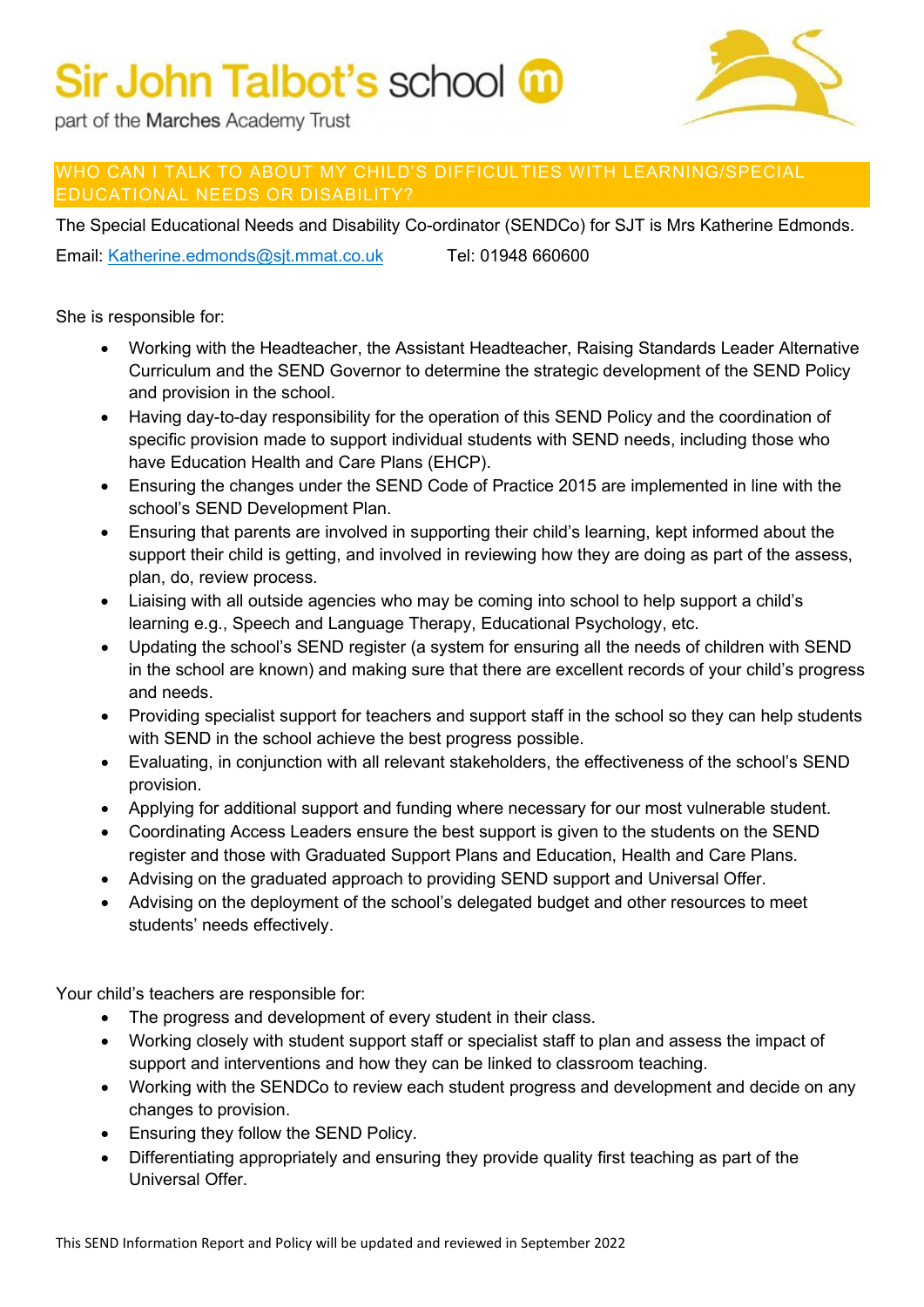

part of the Marches Academy Trust

The Head of School, Mr Tim Stonall, and Assistant Headteacher, Laura Richmond are responsible for:

- The day-to-day management of all aspects of the school, this includes the support for student with SEND.
- Giving responsibility to the SENDCo and class teachers but is still responsible for ensuring that your child's needs are met.
- Making sure that the Governing Body is kept up to date about any issues in the school relating to SEND.
- Supporting the school SENDCo in terms of budgeting the SEND provisions.

The SEND and Safeguarding Governor is Dawn Lewis and is responsible for:

- Helping to raise awareness of SEND issues at Local Governing Board meetings.
- Monitoring the quality and effectiveness of SEND provision within the school and update the Governing Board on this.
- Working with the Headteacher, Head of School, Assistant Headteacher and SENDCo to determine the strategic development of the SEND
- Policy and provision in the school.

#### HOW CAN I LET THE SCHOOL KNOW I AM CONCERNED ABOUT MY CHILD'S PROGRESS IN SCHOOL?

#### **First of all:**

Stage Lead and SENDCo.

#### **What if I am still concerned?**

You can make an appointment to meet with the SENDCo (this is done via the school office) or you can attend a SENDCo

#### **What if I am** *still* **concerned?**

You could make an appointment to speak with the Head of School or our SEND Governor.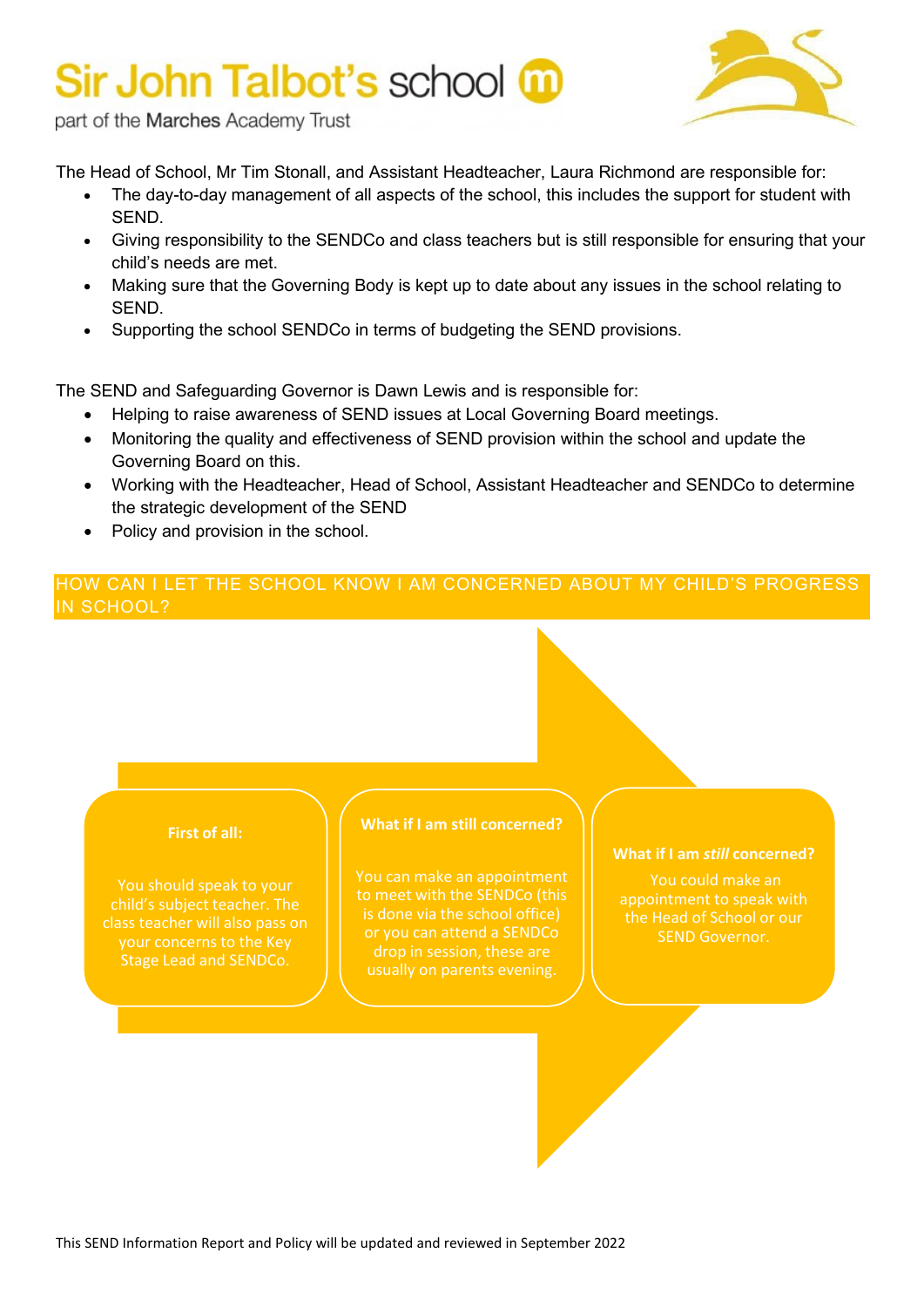

part of the Marches Academy Trust

#### HOW WILL THE SCHOOL LET ME KNOW IF THEY HAVE ANY CONCERNS ABOUT MY CHILD'S LEARNING AND PROGRESS?

Potential additional needs and progress is monitored in the following ways:

- Information from previous school, parents/carers, students, and outside professionals will be used to identify specific learning needs.
- Students entering the school in Year 7 will be screened for literacy levels through baseline assessments.
- Mid-year transfers students will arrive with school data and will be screened for literacy levels through baseline assessments.
- All students undergo ongoing assessment through their subject teacher and the whole school termly monitoring process. Under performance is identified by Faculty Directors, teachers and through Raising Achievement Meetings.
- The school will assess internally (and, if necessary) with the support of external agencies, when parents raise concerns regarding their child's learning and/or social and emotional wellbeing.
- Staff will actively employ intervention strategies within the classroom ensuring 'quality first teaching' to aim to support the vast number of students.
- School works closely/liaises as necessary with any external agencies involved with our students.
- Student Progress is reviewed termly by Faculty Directors and teachers. The Student Support and Wellbeing Faculty is informed of students not making adequate progress and possible reasons, including SEND.

If it is felt that your child would benefit from being on the SEND Register, the school will set up a meeting with you to discuss this in further detail and to:

- listen to any concerns you may also have.
- plan any additional support for your child.
- discuss with you any referrals to outside professionals to support your child's learning.

### WHAT ARE THE DIFFERENT TYPES OF SUPPORT AVAILABLE FOR STUDENTS WITH SEND AT SJT?

Support is provided along a graduated pathway at SJT whereby most students' needs are met through the Universal Offer, including Quality First Teaching.

Where a students' needs are greater than the Universal Offer, an assessment of need will identify the appropriate next steps to support the student to a provision that meets their need: specific, low-level intervention, high-level intervention, or an extensive provision, possibly with additional funding required, via a bespoke provision offer Graduated Support Plan or Education, Health and Care Plan.

Further examples of the kinds of provision and support available at SJT can be found in the SJT Provision Map at the end of the SEN Information Report.

The diagrams below outline the graduated pathway and support at SJT: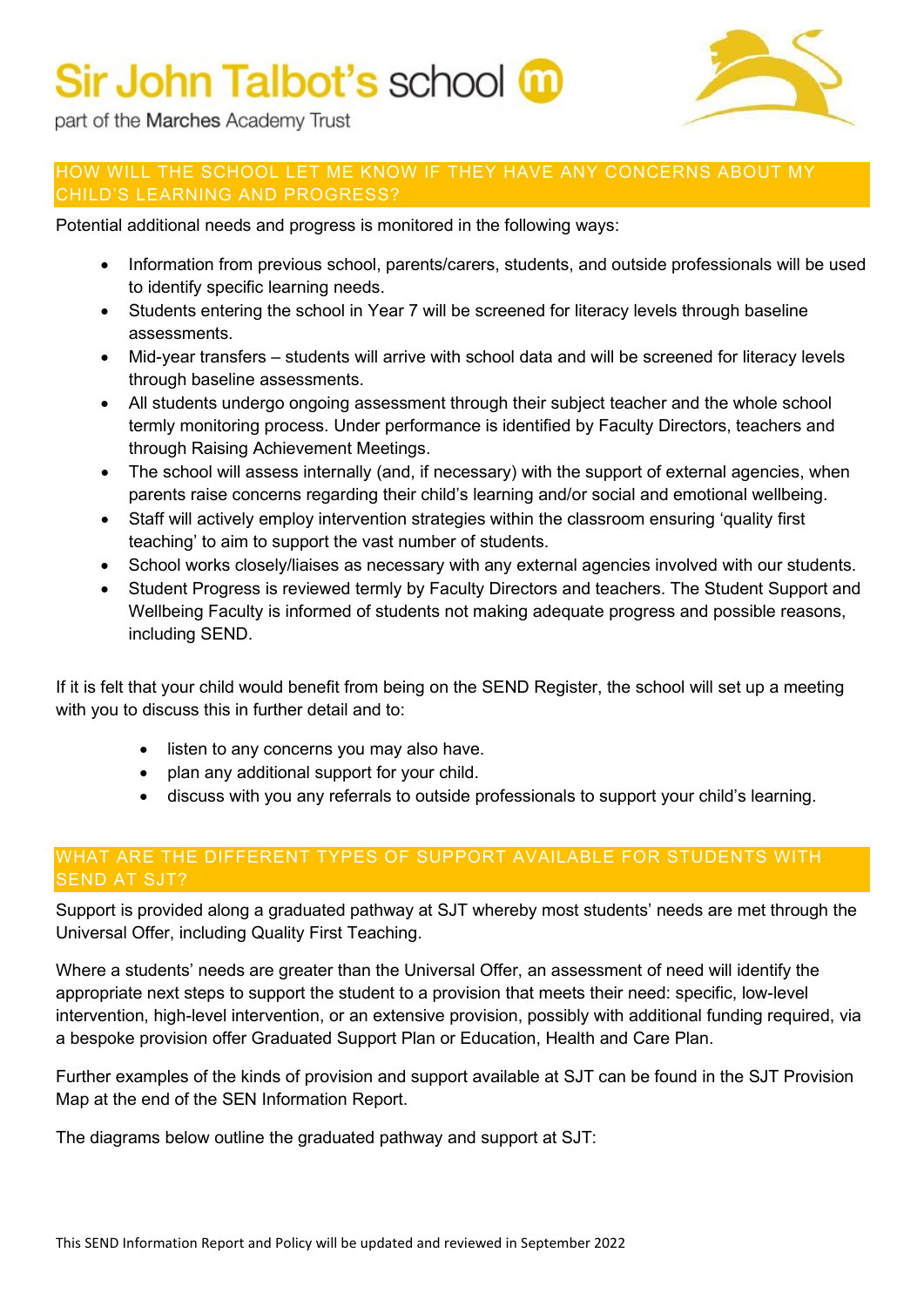

part of the Marches Academy Trust

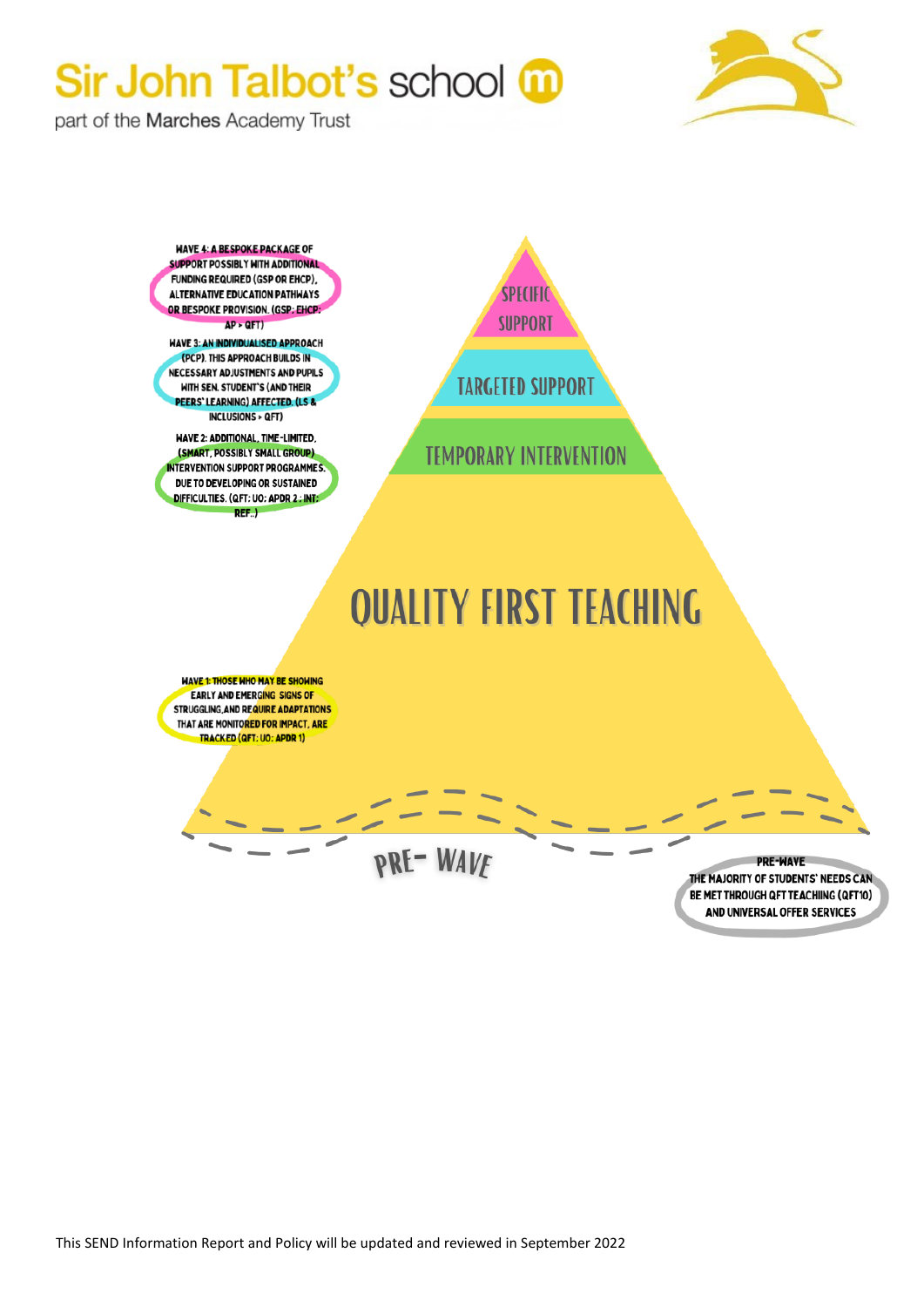part of the Marches Academy Trust



Targeted classroom teaching by Subject Teachers (also known as Quality First Teaching)

### For your child this will

expectations for your child

do and can understand.

- different ways of and visual resources.

- specific strategies (which

continually check your will be in place to address gaps in learning in order to

part of excellent classroom practice. Specific group work or curriculum support with a smaller group of students (Intervention Groups)

Intervention Groups: particular area of learning handwriting/tying tutor social skills for example. This could also include subject based revision or

- may be led inside the classroom or in a different

appropriate training to

Support through as appropriate, who have appropriate to their

#### Specialist support by an outside agency

Register in the category of School Support may also

### For your child this will

- your child will have been will have raised your concerns) as needing and intervention groups.

- you will be asked for to the appropriate agency.

professional will work with recommendations to specialist resources that would benefit your child.

This type of support is

#### Specified bespoke support

This is usually provided by a **Graduated Support Plan**  or **Education, Health and Care Plan (EHCP)**. This support to access the be provided from the budget available to the support from the ASD Outreach Team difficulties), Educational

- the GSP/EHCP will outline the level of support your child will strategies must be put in place.

- theGSP/ EHCP will set

- the EHCP will be

This type of support is only

#### IF MY CHILD REQUIRES AN EHCP, HOW DO I GET THIS FOR MY CHILD?

Following intervention from the school, and outside agencies, it may be felt that your child's needs are particularly complex and cannot be addressed from the budget available to the school. School (or you as a parent) may wish to request that the Local Authority (LA) carry out a statutory assessment of your child's needs. This is a legal process which sets out the amount of support that will be provided for your child.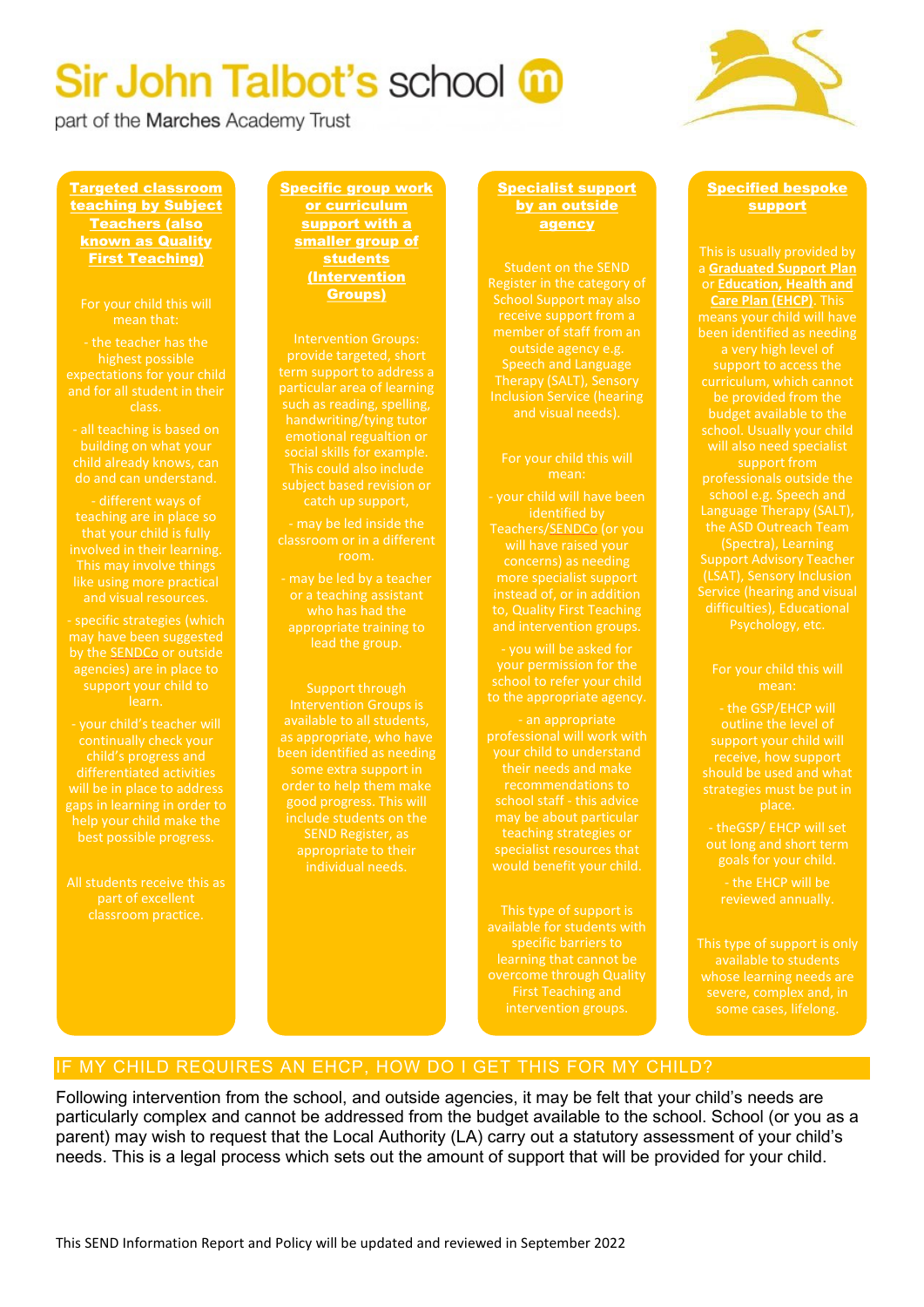

part of the Marches Academy Trust For your child this will mean:

You and/or the school will complete a request for statutory assessment which will provide the LA with information about your child such as attainment levels, strategies and resources that have been used in school, areas of difficulty, external professionals' advice, and attendance.

The LA will then decide if your child's needs seem complex enough to require a statutory assessment. If this is the case, they will then ask you and all professionals involved with your child to write a report outlining your child's needs. If they do not think your child needs a statutory assessment, they will ask the school to continue with SEND Support.

After the reports have all been received by the LA they will decide if your child's needs are severe, complex, and lifelong and if additional support is required to enable your child to make good progress. If this is the case they will write an Education, Health and Care Plan (EHCP). If this is not the case, they will ask the school to continue with SEND support.

The EHCP will outline the band of support your child will receive from the LA and how the support should be used and what strategies must be put in place to help your child meet long and short-term goals. This support may be used to support your child with whole class learning, run individual programmes or run small group interventions to include your child.

#### HOW IS EXTRA SUPPORT ALLOCATED TO STUDENT AND HOW DO THEY MOVE BETWEEN THE DIFFERENT LEVELS?

- The school budget includes money for supporting students with SEND.
- The Headteacher decides on the budget for SEND in consultation with the School Governors and SENDCo, considering the students already receiving support, the students needing extra support and the students who have been identified as not making as much progress as would be expected.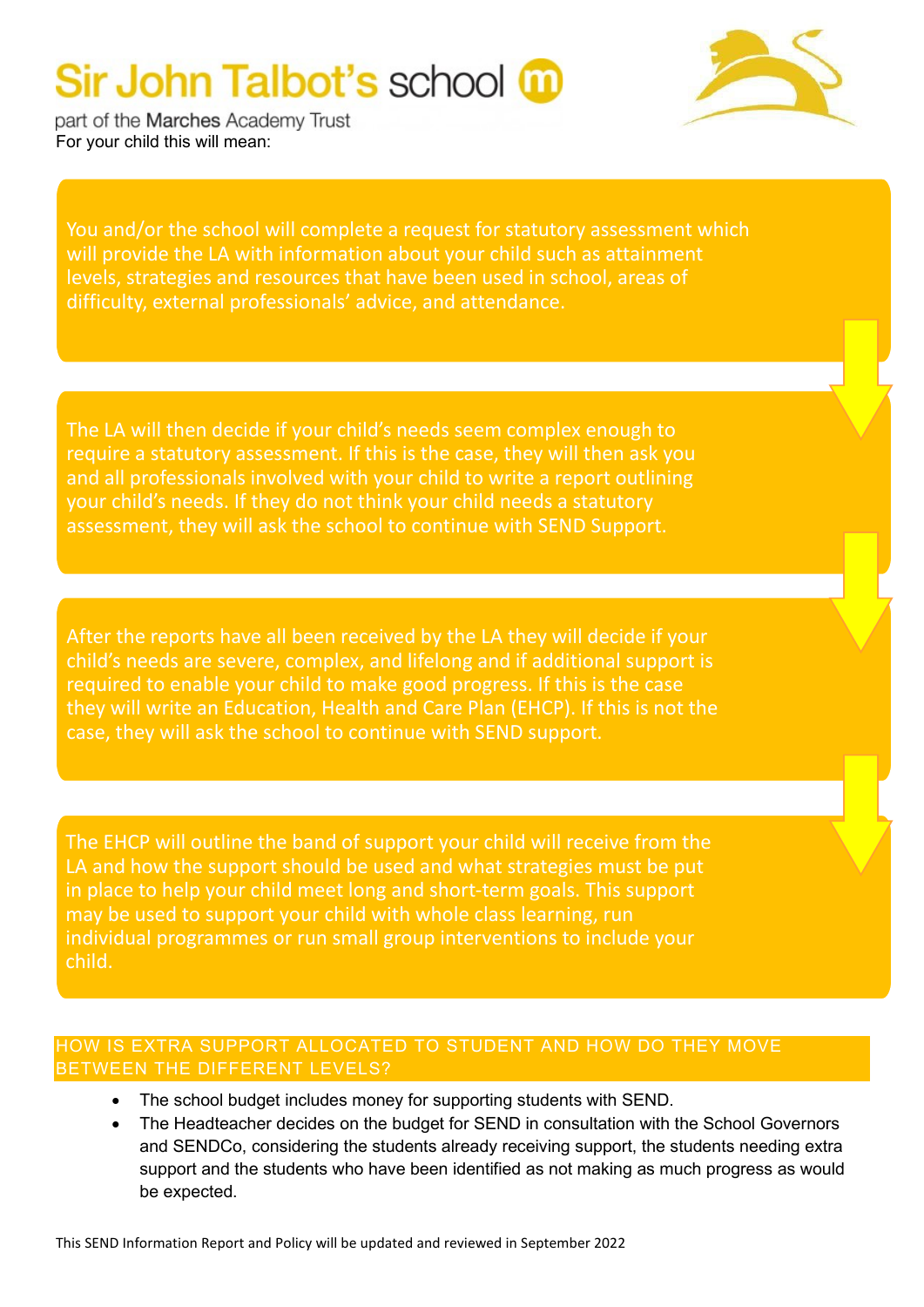

part of the Marches Academy Trust

- If appropriate, students may also be part of targeted intervention groups to address needs.
- All resources and support are reviewed regularly, and changes made as needed.

#### WHO ARE THE OTHER PEOPLE PROVIDING SERVICES TO STUDENT WITH SEND AT SJT?



#### WHAT TRAINING DO STAFF HAVE TO HELP THEM MEET THE NEEDS OF STUDENT WITH SEND?

- The SENDCo supports teachers in planning for students with SEND.
- SJT has a training plan for all staff to improve teaching and learning for all student and this includes whole school training on SEND issues such as ASD, speech and language difficulties, etc.
- Individual members of staff also attend training courses run by outside agencies that are relevant to the needs of specific student in their class.

#### HOW WILL TEACHING BE ADAPTED FOR MY CHILD WITH SEND?

- Subject teachers plan lessons considering the needs of all students in their class, including those with SEND.
- Specially trained access leaders can adapt the teacher's planning further to meet the needs of individual students, if needed.
- Your child may also be part of an intervention group to target a particular area of learning i.e., reading or handwriting.

This SEND Information Report and Policy will be updated and reviewed in September 2022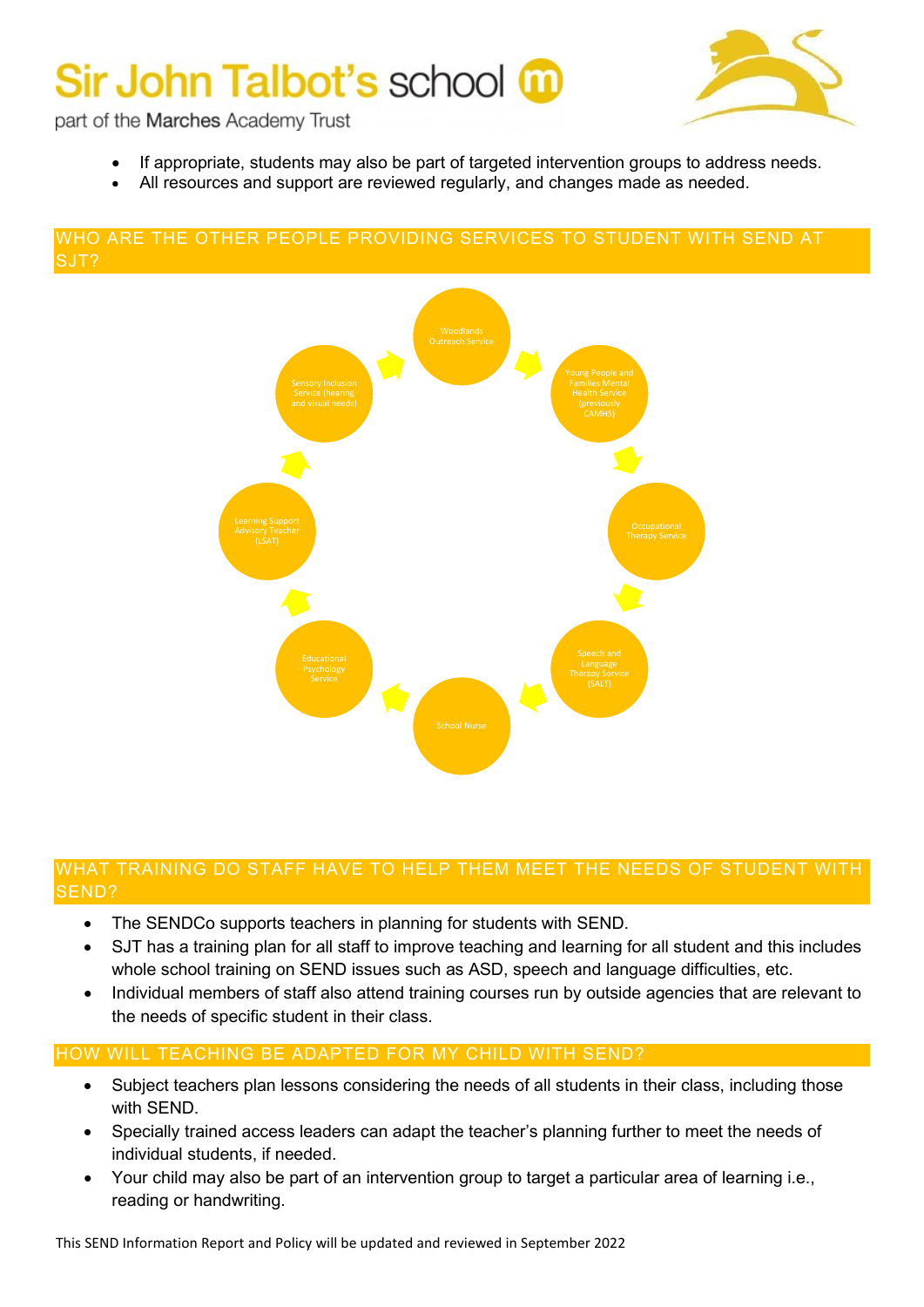

#### part of the Marches Academy Trust

- If appropriate, resources may be provided to help your child's learning i.e., access to a laptop to record work, pencil grips, fidget toy.
- Planning and teaching will be adapted daily if needed to meet your child's learning needs.

#### HOW DO WE EVALUATE THE EFFECTIVENESS OF THE PROVISION MADE FOR STUDENT AND YOUNG PEOPLE WITH SEND?

- All students, including students with SEND, have their progress and attainment tracked throughout the year. Currently there are three main dates throughout the year where data is collected.
- Student progress meetings are held regularly throughout the year to identify student including those with SEND that are not making expected progress and the support being put in place for these students.
- Regular meetings with staff, parents and students ensure that interventions and additional support have the desired impact on students' progress, attainment, and personal development.
- The SEND Department is part of the whole school Raising Standards Review Process.

#### HOW ARE STUDENT AND YOUNG PEOPLE WITH SEND FACILITATED TO ENGAGE IN ACTIVITIES AVAILABLE WITH STUDENTS IN THE SCHOOL WHO DO NOT HAVE SEND?

- We ensure that all students have equal opportunities.
- All our students are encouraged to join in a large range of extra-curricular activities.
- We ensure that our school environment is adjusted and adapted to meet the specific needs of any individual student.

#### HOW DO WE SUPPORT THE EMOTIONAL AND SOCIAL DEVELOPMENT OF OUR STUDENTS WITH SEND?

The wellbeing of all our students is paramount. The SEND Department works closely with the Pastoral team to meet the social and emotional needs of all students, including those with SEND. This can include:

- Students having access to a School Counsellor, Student Support Mentor, Public Health Nursing
- Services, and various intervention programmes including Equine Therapy.
- The Raise Room is a Pastoral facility available on an individual needs basis for students who may need additional support due to Social Emotional and Mental Health (SEMH) issues.
- The Reset facility supports students on an individual needs basis, particularly for those on a Personal Learning Plan (PLP).
- The Student Support Learning Resource Centre is available for students to access support. This can include support and break, lunch, and social times
- Students are made aware of key safeguarding staff.

#### HOW WILL WE MEASURE THE PROGRESS OF YOUR CHILD IN SCHOOL?

- Academic progress will be assessed termly by subject teachers. Progress will be monitored by subject teachers, Curriculum Directors and the SENDCo.
- Students with SEND have a Pupil Centred Plan (PCP) which will be reviewed with you and the student each term.
- Student PCPs, Profiles and assessment data are monitored by the SENDCo each term to ensure learning approaches are appropriate and students with SEND are making progress.
- If your child has an EHCP, this will be formally reviewed with you at an Annual Review with all adults involved in your child's education.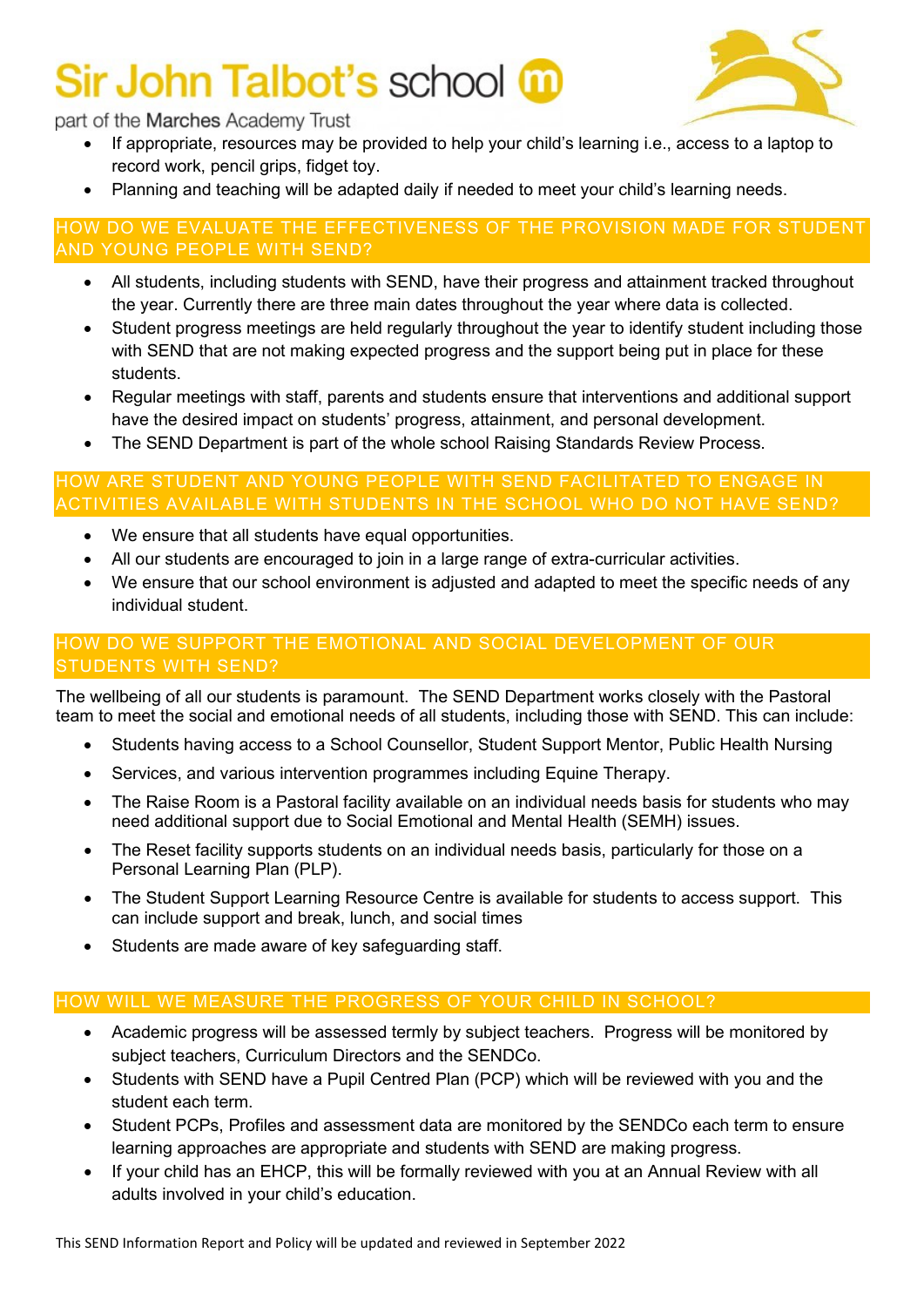

part of the Marches Academy Trust

### HOW IS SJT ACCESSIBLE TO STUDENT WITH SEND?

All children with and without SEND have a wide range of opportunities they can engage in via the curriculum, through after school activities and residential visits. Activities are available to all students and if necessary reasonable adjustments to itineraries or activities can be made (in discussion with either the student directly and/or the parents/carers) as required.

We encourage all students to work together, recognising the individual strengths of each other and understanding that they need to work collaboratively to help and support each other. Additional measures based on areas of need:

- adjustment to teaching styles
- adjustments to materials for example, colour of paper, font size
- additional resources or supportive equipment as needed

SJT is mainly one level, with ramps where necessary, which ensures it is accessible to all students. Lifts are available for wheelchair access and other disabilities

#### HOW DO WE WORK TOGETHER WITH STUDENTS WITH SEND?

We value the opinion of all our students and allow regular opportunities for students to discuss their learning and support. This can include:

- Feedback from students in all SEND review meetings
- Student Voice is central in the development Person Centred Plans
- Access to the Student support and well-being centre
- Use of key workers/Access Leaders where appropriate
- Various intervention programmes and support available
- Pastoral mentor reviews and mentoring meetings
- Students' views are sought on their progress prior to an Annual Reviews
- Students are involved in target setting through the person-centred meetings process every term
- Student's views are sought regarding referrals to external agencies where practicable
- Students are invited to join all SEND reviews
- Students are spoken to directly if parents have expressed concerns/difficulties regarding either learning or social development

#### WHAT EXPERTISE ARE AVAILABLE WITHIN OUR SCHOOL?

Time is provided for staff training to raise awareness of practical ways to improve support for SEN students facing barriers to learning. Training is provided in-house, utilising, and sharing our own areas of expertise and good practice within the classroom and externally through external agencies, the Local Authority and through online training.

Specific teaching and learning strategies for individual students are shared with staff through Continuing Professional Development (CPD) sessions and staff briefings.

Examples of training opportunities provided for staff are:

- Autism Spectrum Disorder (ASD)
- Dyslexia
- Attention Deficit Hyperactivity Disorder (ADHD)
- Safeguarding Children and Child Protection training
- Specific Learning Difficulties (SpLD)

This SEND Information Report and Policy will be updated and reviewed in September 2022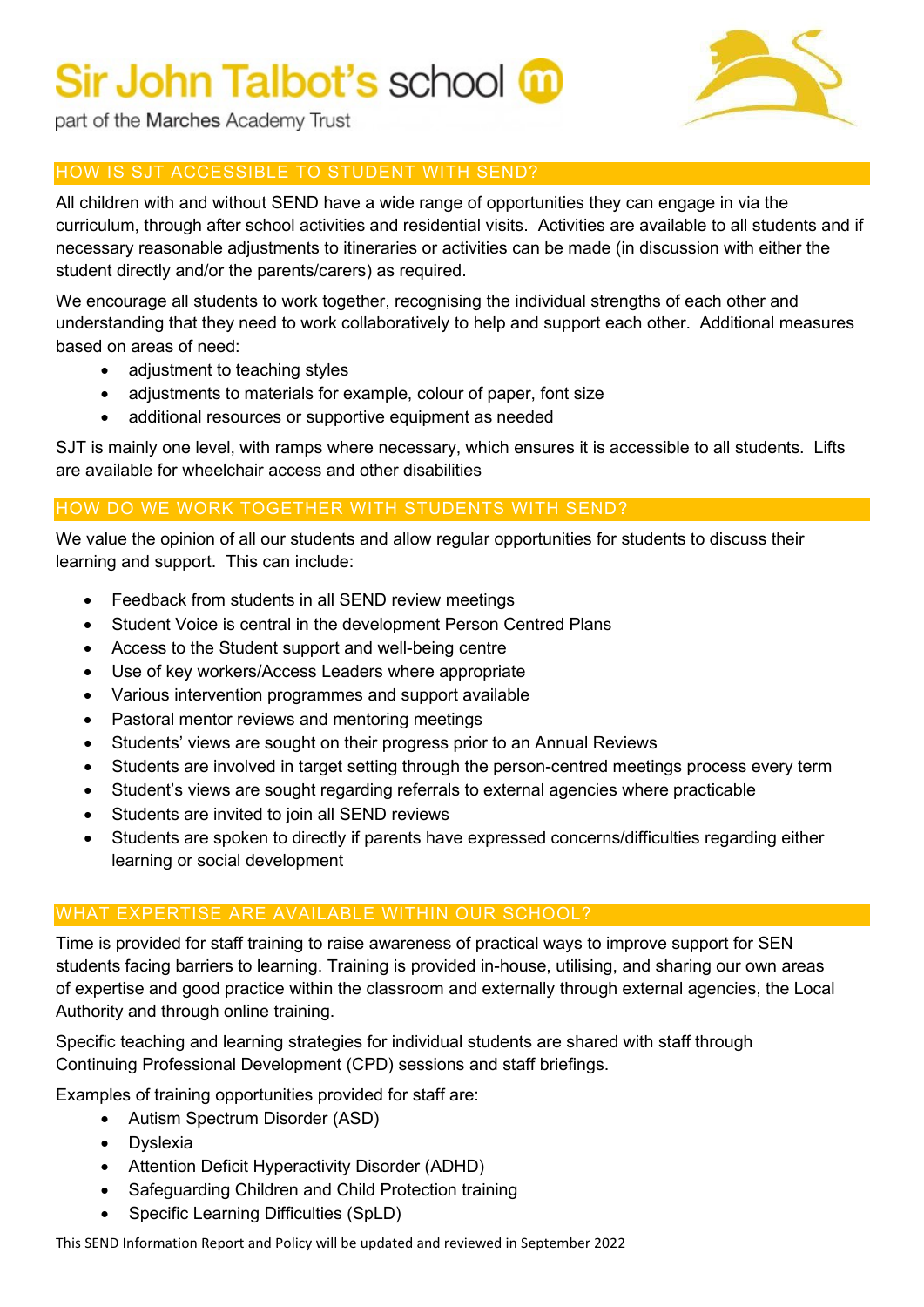

part of the Marches Academy Trust

- Attachment Level 1 / Level 2
- EpiPen
- Automatic External Defibrillator (AED)
- Emotional Intelligence
- Trauma
- Feeding: Choke/Peg
- Hearing Impairment
- Phonics Ruth Miskin
- Management of Actual or Potential Aggression (MAPA)
- Evacuation Chair
- Mental Health First Aid
- Bilevel Positive Airway Pressure (BiPap)
- Down's Syndrome
- Prevent
- STORM
- Child Sexual Exploitation (CSE) Pathway
- Early Help

#### WHICH EXTERNAL AGENCIES DO WE WORK WITH?

We access a wide variety of services to support all aspects of development for SEND students, including:

- Educational Psychologist
- ENHANCE
- Sensory Inclusion Service visually and hearing-impaired students
- Spectra
- **Occupational Therapy Service**
- Emotional Health and Wellbeing Service (formally CAMHS)
- Autism West Midlands
- Family Information Service
- Shropshire Youth (Shropshire Careers service)
- Early Help Team/COMPASS
- Child in Need Team
- Diabetic & Epilepsy Nurses
- Education Welfare Officer
- Family Support Workers
- Looked After Children Teams (Virtual schools)
- Social Care Services
- School Nurse
- Woodlands Outreach

#### HOW DO WE WORK TOGETHER WITH YOU AS A PARENT OF A CHILD WITH SEND?

- We believe that parent/carer involvement and support is vital to the success of the education of the student, and especially those with SEND.
- At SJT we have an open-door policy and teachers are available to discuss your child's progress or any concerns you may have, at a mutually convenient time.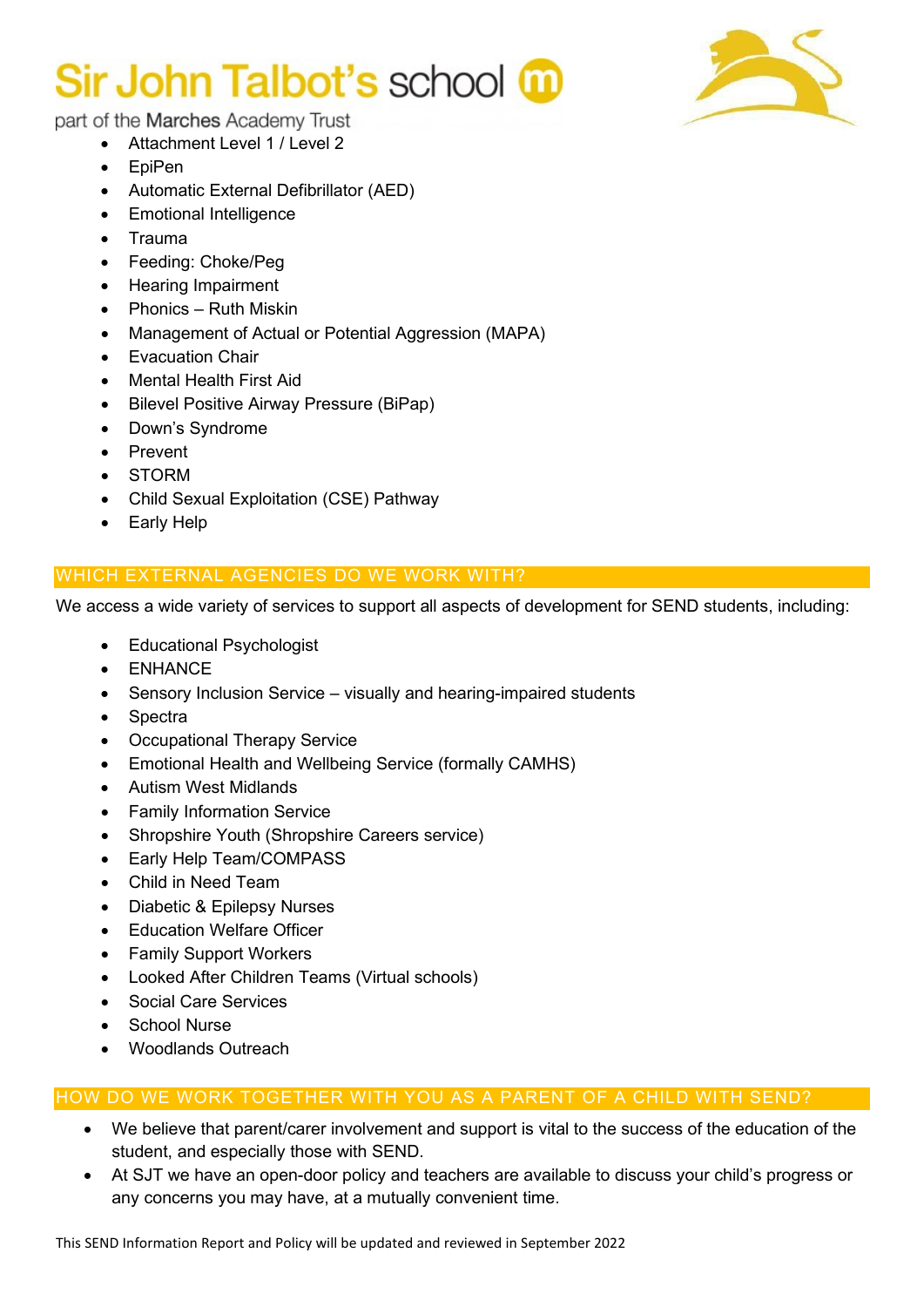

part of the Marches Academy Trust

- The SENDCo is available to meet with you to discuss your child's progress or any concerns/worries you may have. An appointment can be made by contacting the SENDCo.
- The SENDCo runs a drop-in session during parents' evenings.
- Access Leaders may share with you strategies that are working well in school for your child so that similar strategies can be used at home if appropriate.

We work closely with all parents to listen to their views so that we can build on students' previous experiences, knowledge, understanding and skills so that they develop in all aspects of the curriculum.

All parents are encouraged to attend Parents' Evening each term. Additional meetings ca be arranged with the SENDCo as necessary.

Students who have an EHCP will also have an annual review. The student, parents and professionals who are working with the student, will be invited to the meeting to review progress, and set new challenging targets for the future.

All information from outside professionals will be discussed with you by the professional concerned, or where this is not possible, in a report.

Homework can be adjusted as appropriate to meet your child's needs. If this is needed, then please contact the SENDCo to discuss.

If appropriate, a home/school contact book may be set up to support communication between home and school.

We respect the differing needs of parents/carers such as disability or communication and linguistic barriers. We offer our English as an Additional Language (EAL) students a Teaching Assistant (TA) to attend meetings where appropriate to provide support. Parents/carers are also encouraged to bring an appropriate friend/relative to meetings if they wish to do so.

#### SEND LOCAL AUTHORITY – LOCAL OFFER

[www.shropshire.gov.uk/the-send-local-offer/](http://www.shropshire.gov.uk/the-send-local-offer/)

Further support is available from The Shropshire Information, Advice and Support Service (Shropshire IASS) which provides free, confidential, and impartial information, advice and support regarding special educational needs and disabilities (SEND), including health and social care.



Contact Shropshire IASS on 01743 280019. The referral line is manned Monday to Friday, 10am to 4pm.

Email address: [iass@shcab.cabnet.org.uk](mailto:iass@shcab.cabnet.org.uk) Website:<http://www.cabshropshire.org.uk/shropshire-iass/>

#### HOW WILL WE SUPPORT YOUR CHILD WHEN THEY MOVE TO ANOTHER CLASS IN OUR SCHOOL OR THEY LEAVE SJT?

We recognise that transitions can be difficult for all student and particularly student with SEND. We therefore take the following steps to ensure transition is as smooth as possible:

For year group transitions or transitions between subject teachers we make sure that PCPs (including learning styles, outside agencies involved, interests) and QFT teaching toolkits are available, so teachers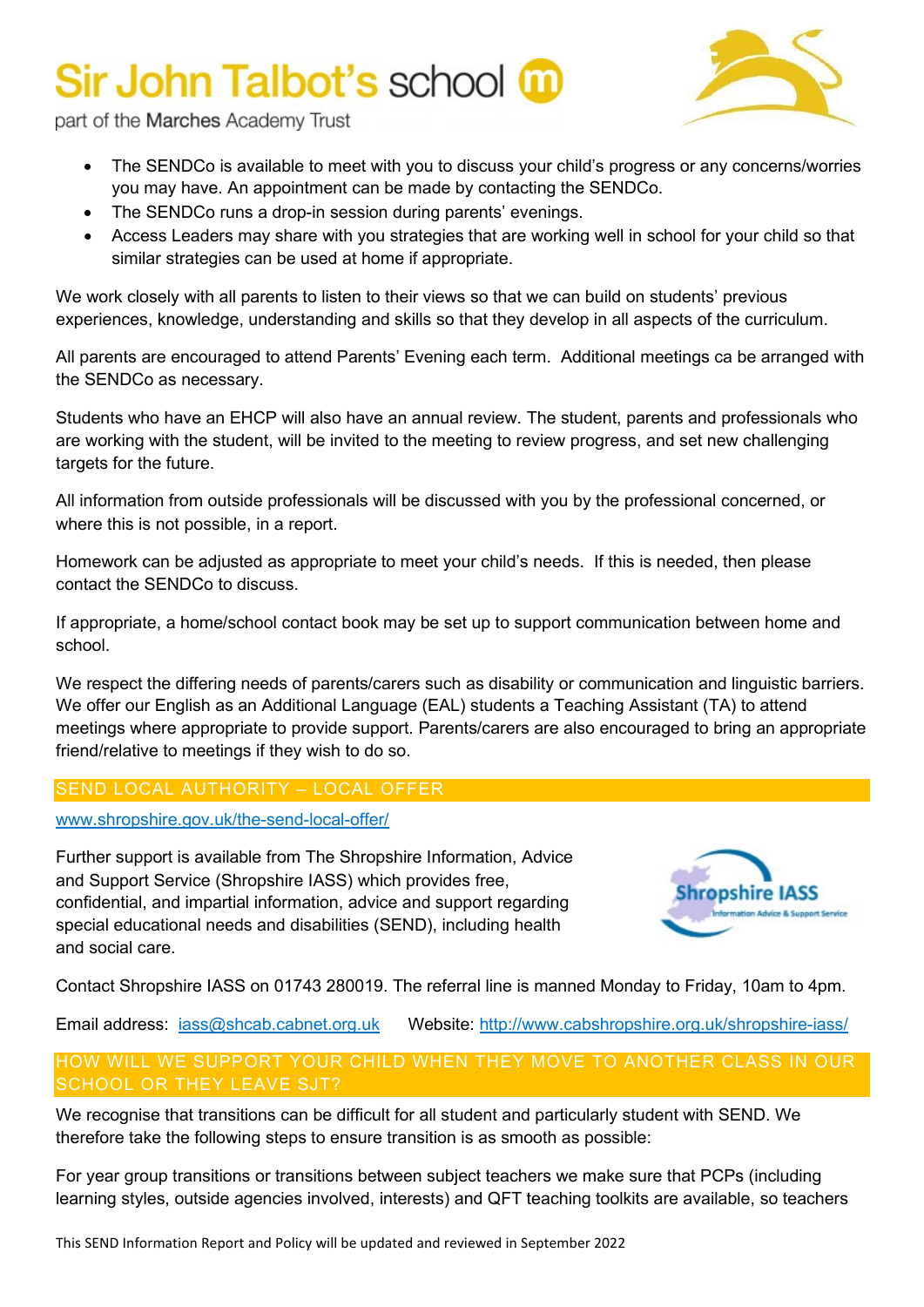

#### part of the Marches Academy Trust

know how to support your child. More bespoke support including moving up books and social stories can be put in place as needed.

If your child moves to another school, we will:

- contact the SENDCo at the new school and ensure they are aware of the support your child needs.
- ensure that all records about your child are passed on as soon as possible.

To support transition at key points. We endeavour to support students as needed.

For Primary to Secondary transition. This could include:

- arranging visits to the school prior to entry to support with transition
- meetings with primary school teachers/SENDCo/external agencies where appropriate to gather information
- meetings with parent/carers to reassure and discuss specific needs
- providing photographs/virtual tour of the school
- identifying where the student may feel anxious
- adjusting groups to ensure friendships can be maintained
- providing an agreed buddy
- specific and relevant information and guidance available to all teaching staff

For Post 16 Transition this could include:

- Sharing information with sixth form, college, or other settings the student is moving to. We will agree with parents and student's which information will be shared as part of this.
- Careers Advisor support in school
- Arranging additional visits to college as needed
- CIAG information and opportunities provided through CareersFest and STEMFest
- Discussions with student during EHCP annual reviews

#### WHAT SHOULD I DO IF I AM NOT HAPPY WITH THE SUPPORT MY CHILD RECIEVES?

**If you have any questions, concerns, complaints, or compliments about our provision for students then please do not hesitate to get in touch. This can be done in the following ways:**

Mrs Katherine Edmonds, SENDCo: [Katherine.Edmonds@sjt.mmat.co.uk](mailto:Katherine.Edmonds@sjt.mmat.co.uk)

Mrs Laura Richmond, Assistant Headteacher, Raising Standards Leader Alternative Curriculum and Designated Safeguarding Lead (DSL): Laura.Richmond@sjt.mmat.co.uk

Dawn Lewis, SEND and Safeguarding Governor: [Dawn.Lewis@sjt.mmat.co.uk](mailto:Dawn.Lewis@sjt.mmat.co.uk)

School Office: 01948 660600 Admin@sjt.mmat.co.uk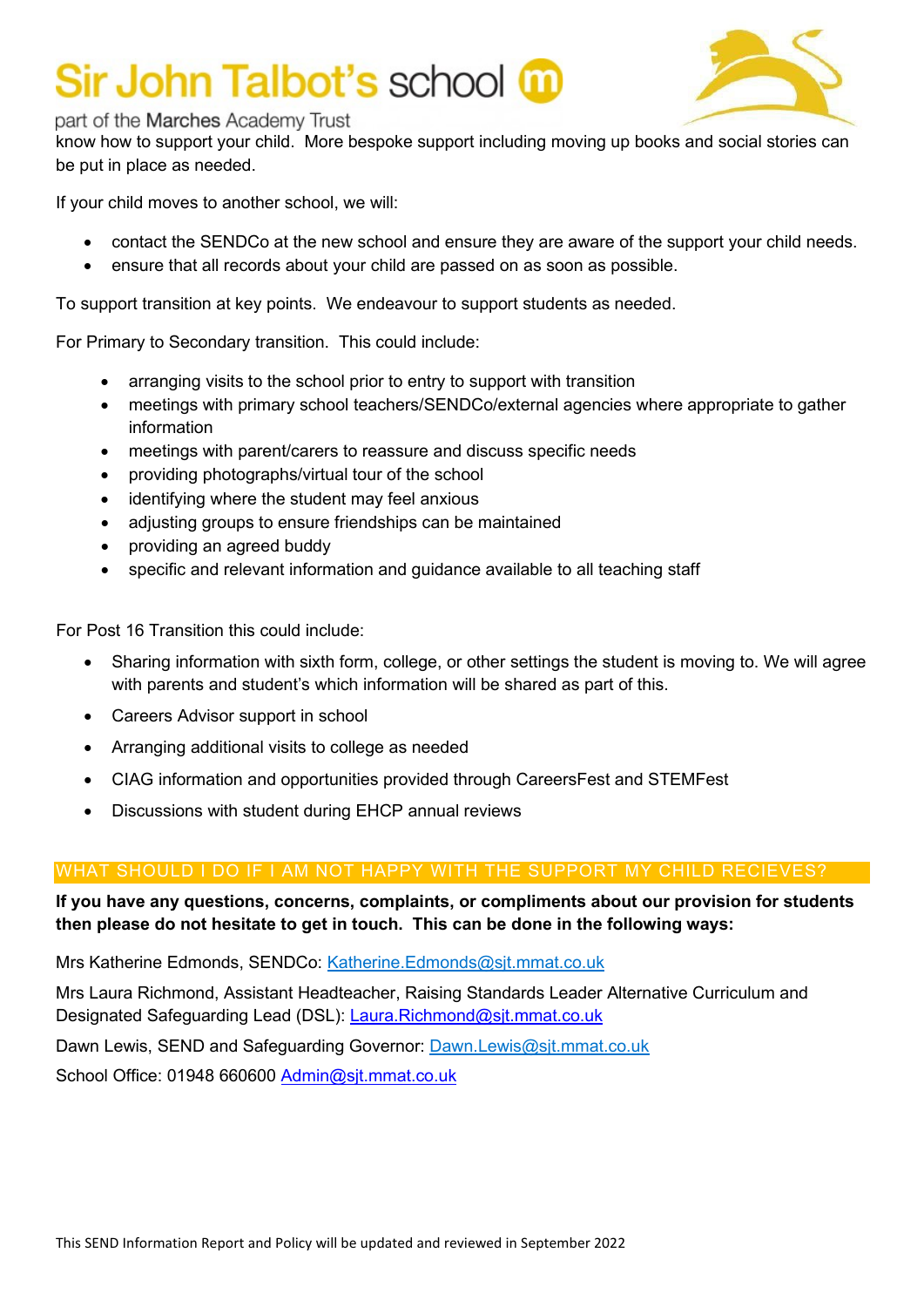part of the Marches Academy Trust

### SJT PROVSION MAP

|                                         | All students have access to:                                                                                                                                                                                      | <b>Additional strategies for students with SEND may</b><br>include (when appropriate):                                                                                                                                                                                                                                                                                                                                                                                                                                                                                                                                                                                                                                             |
|-----------------------------------------|-------------------------------------------------------------------------------------------------------------------------------------------------------------------------------------------------------------------|------------------------------------------------------------------------------------------------------------------------------------------------------------------------------------------------------------------------------------------------------------------------------------------------------------------------------------------------------------------------------------------------------------------------------------------------------------------------------------------------------------------------------------------------------------------------------------------------------------------------------------------------------------------------------------------------------------------------------------|
| <b>Cognition and</b><br><b>Learning</b> | <b>Quality First Teaching</b><br>$\bullet$<br>Differentiation strategies<br>$\bullet$<br>Flexible teaching arrangements e.g.,<br>seating<br>Stimulating curriculum<br>Opportunities for multi-sensory<br>learning | Focused teaching on individual targets<br>$\bullet$<br>Additional Access Leader support in class<br>Extra 'thinking time' to organise thoughts and<br>complete work<br>Additional use of ICT to support reading such<br>as reading pens or Text to Speech<br>technology<br>Alternatives to writing such as use of laptop,<br>scribing support or speech to text<br>technologies<br>Use of resources to focus concentration such<br>as fidget toys or movement/brain breaks<br>1:1/small group teaching for phonics<br>Access arrangements for exams such as<br>reader, scribe, extra time<br>Intervention groups such as IDL or Precision<br>Teaching<br>Individual support from Educational<br>Psychologist and Outreach services |

|                                         | All students have access to:                                                                                                                                                                                                                | <b>Additional strategies for students with SEND may</b><br>include (when appropriate):                                                                                                                                                                                                                                                                                                                                                                                                                                                                                                                                                                                                                                                                                                                                                                              |
|-----------------------------------------|---------------------------------------------------------------------------------------------------------------------------------------------------------------------------------------------------------------------------------------------|---------------------------------------------------------------------------------------------------------------------------------------------------------------------------------------------------------------------------------------------------------------------------------------------------------------------------------------------------------------------------------------------------------------------------------------------------------------------------------------------------------------------------------------------------------------------------------------------------------------------------------------------------------------------------------------------------------------------------------------------------------------------------------------------------------------------------------------------------------------------|
| <b>Communication</b><br>and Interaction | <b>Quality First Teaching</b><br>$\bullet$<br>Differentiation strategies<br>$\bullet$<br>Flexible teaching arrangements<br>$\bullet$<br>e.g., seating<br>Stimulating curriculum<br>Opportunities for multi-sensory<br>$\bullet$<br>learning | Visual timetables<br>$\bullet$<br>Multi-sensory activities<br>Peer support to model language<br>Focused teaching on individual targets<br>Access Leader support in class.<br>٠<br>Access to small groups at break, lunch, and<br>social times<br>Individualised reward systems - related to<br>$\bullet$<br>interests<br>Visual timetables<br>Access arrangements for exams such as<br>٠<br>reader, scribe, extra time, prompter, rest<br>breaks<br>Access to quiet 'time out' space or small<br>group support as needed via Learning<br>Support, Raise or Reset as appropriate.<br>Regular contact with a staff mentor<br>$\bullet$<br>Intervention groups such as emotional<br>regulation, Equine Therapy<br>Individual support from outside agencies<br>$\bullet$<br>such as Woodlands Outreach, Educational<br>Psychologist, BeeU<br>Personalised Learning Plan |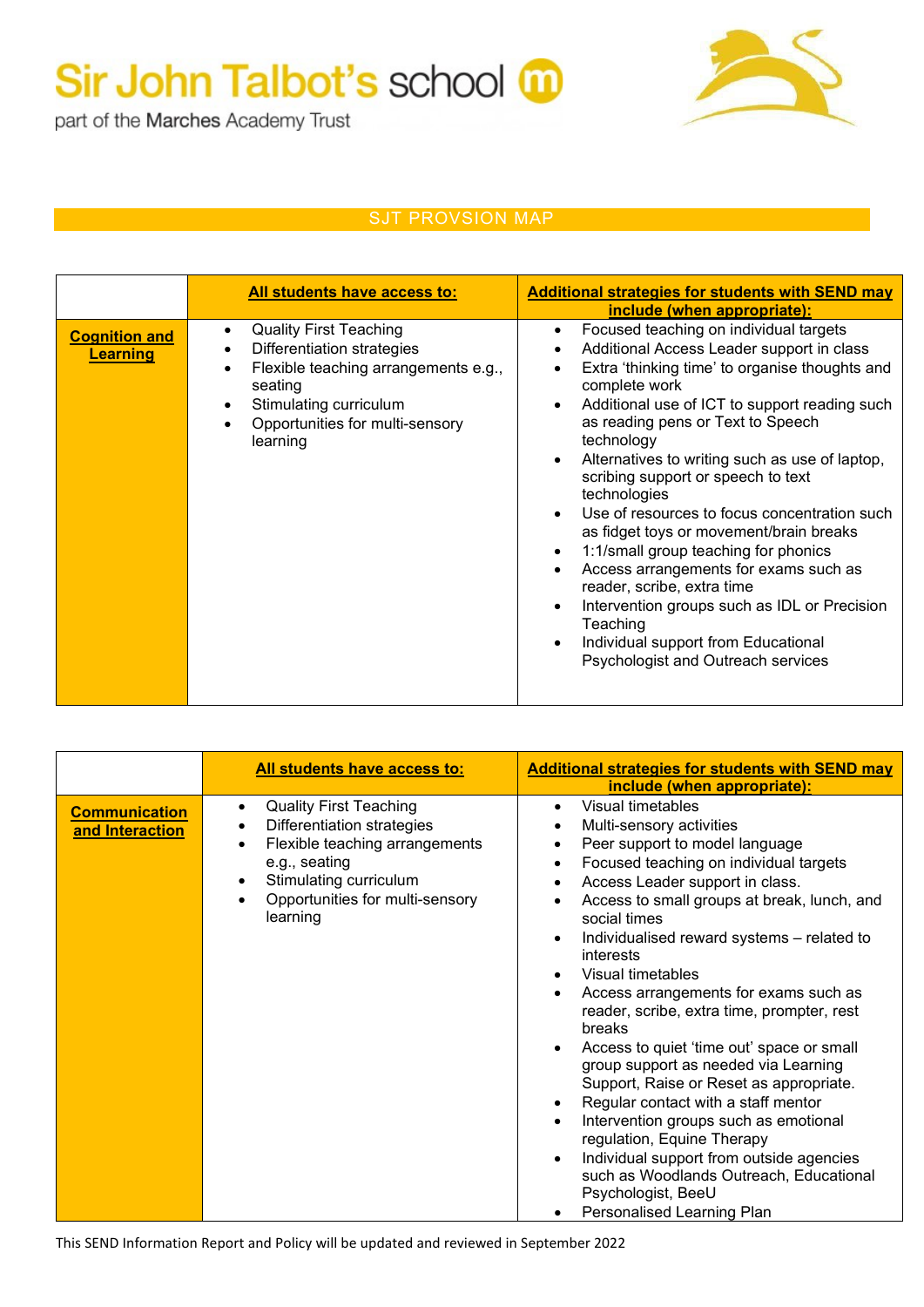

part of the Marches Academy Trust

|  | $\bullet$ | College or work experience placements at<br>KS4. |
|--|-----------|--------------------------------------------------|
|  |           |                                                  |
|  |           |                                                  |
|  |           |                                                  |
|  |           |                                                  |
|  |           |                                                  |

|                                                         | All students have access to:                                                                                                                                                                                                                                                                                                                                                                                                                                                                                                                                            | <b>Additional strategies for students with SEND</b><br>may include (when appropriate):                                                                                                                                                                                                                                                                                                                                                                                                                                                                                                                                                                                                                                                                                                                                                                                                                                 |
|---------------------------------------------------------|-------------------------------------------------------------------------------------------------------------------------------------------------------------------------------------------------------------------------------------------------------------------------------------------------------------------------------------------------------------------------------------------------------------------------------------------------------------------------------------------------------------------------------------------------------------------------|------------------------------------------------------------------------------------------------------------------------------------------------------------------------------------------------------------------------------------------------------------------------------------------------------------------------------------------------------------------------------------------------------------------------------------------------------------------------------------------------------------------------------------------------------------------------------------------------------------------------------------------------------------------------------------------------------------------------------------------------------------------------------------------------------------------------------------------------------------------------------------------------------------------------|
| Social,<br><b>Emotional and</b><br><b>Mental Health</b> | <b>Quality First Teaching</b><br>$\bullet$<br>Differentiation strategies<br>٠<br>Positive behaviour management<br>$\bullet$<br>strategies<br>Flexible teaching arrangements<br>$\bullet$<br>e.g., seating<br>Stimulating curriculum<br>$\bullet$<br>Opportunities for multi-sensory<br>$\bullet$<br>learning<br>Whole school behaviour policy -<br>$\bullet$<br>rewards and sanctions<br>Whole school and class rules<br>$\bullet$<br>Focused PSHE curriculum<br>$\bullet$<br>Subject and whole school rewards<br>$\bullet$<br>Positions of responsibility<br>$\bullet$ | Focused teaching on individual targets<br>$\bullet$<br>Access Leader support in class.<br>$\bullet$<br>Access to small groups at break, lunch,<br>$\bullet$<br>and social times<br>Individualised reward systems - related<br>$\bullet$<br>to interests<br>Visual timetables<br>$\bullet$<br>Access arrangements for exams such<br>$\bullet$<br>as reader, scribe, extra time, prompter,<br>rest breaks<br>Access to quiet 'time out' space or small<br>$\bullet$<br>group support as needed via Learning<br>Support, Raise or Re-set as appropriate.<br>Regular contact with a staff mentor<br>$\bullet$<br>Intervention groups such as emotional<br>$\bullet$<br>regulation, Equine Therapy<br>Individual support from outside agencies<br>$\bullet$<br>such as Woodlands Outreach,<br>Educational Psychologist, BeeU<br>Personalised Learning Plan<br>$\bullet$<br>College or work experience placements<br>at KS4. |

| <b>Additional strategies for students with SEND</b><br>All students have access to:<br>may include (when appropriate): |
|------------------------------------------------------------------------------------------------------------------------|
|------------------------------------------------------------------------------------------------------------------------|